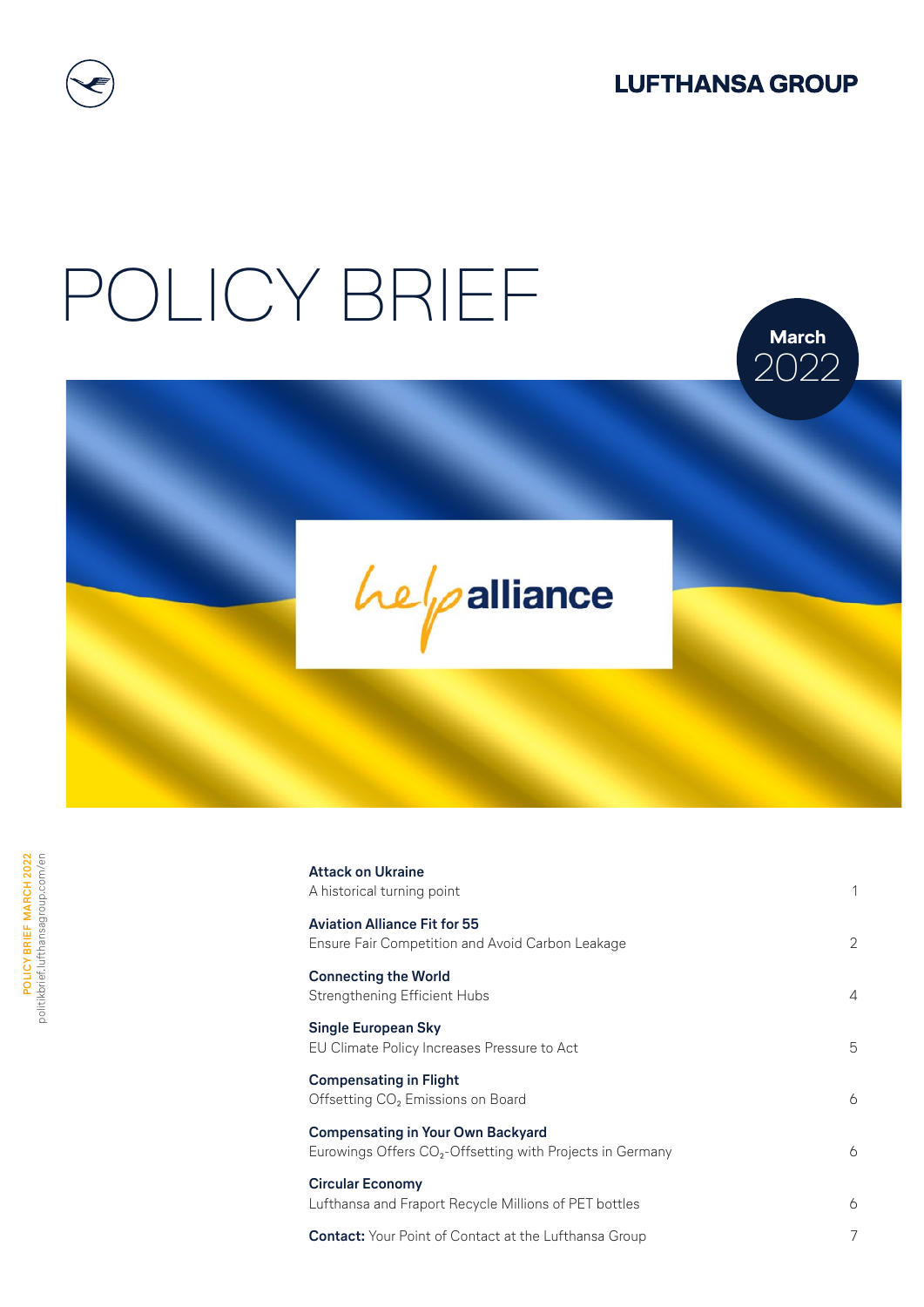#### **Attack on Ukraine**

### A HISTORICAL TURNING POINT

The Russian invasion of Ukraine is causing a humanitarian catastrophe in the center of Europe. The war is also affecting innocent civilians, many of whom are fleeing the violence. Their country, but also our common values of freedom and peace, are being shaken.



Russia's attack is in many respects a turning point with long-term political and economic consequences. Every effort must be made to mitigate the hardship and to end the war as quickly as possible. The determined and concerted action of the international community is necessary to achieve this.

The daily work of the Lufthansa Group contributes to international understanding. We build bridges and connect people, cultures and economies. Our airlines previously offered around 100 weekly flights to Russia and Ukraine. These connections have been suspended until further notice. Moreover, the Lufthansa Group airlines are no longer flying over the airspaces of both countries.

Political leadership, civil society and companies can each provide meaningful support in various ways. Lufthansa Cargo, for example, is involved in transporting urgently needed relief supplies to Poland. When if necessary, our airlines offer additional flight capacities for travelers people in need. Help alliance, the aid organization of the Lufthansa Group, also

responded quickly to the humanitarian crisis: it supports local aid initiatives at numerous Lufthansa Group locations. In addition, help alliance collects donations for the German Red Cross to support the people affected.

The war and the imposed sanctions also affect the Lufthansa Group financially. The impact will depend on the duration of the war and can therefore not be predicted in a reliable way. This applies to the increase in fuel prices as well as to the partially changed flight routes to Asia. Overall, re-routing currently affects less than one percent of our available seats. This is mainly caused by the already depleted passenger traffic volumes due to COVID. The costs associated with re-routing will increase once traffic volumes normalize as the pandemic subsides.

The Lufthansa Group complies with the current sanctions that have been imposed. In Russia, it has stopped all maintenance, repair and overhaul services for customers and has suspended ticket sales of airlines belonging to the Lufthansa Group.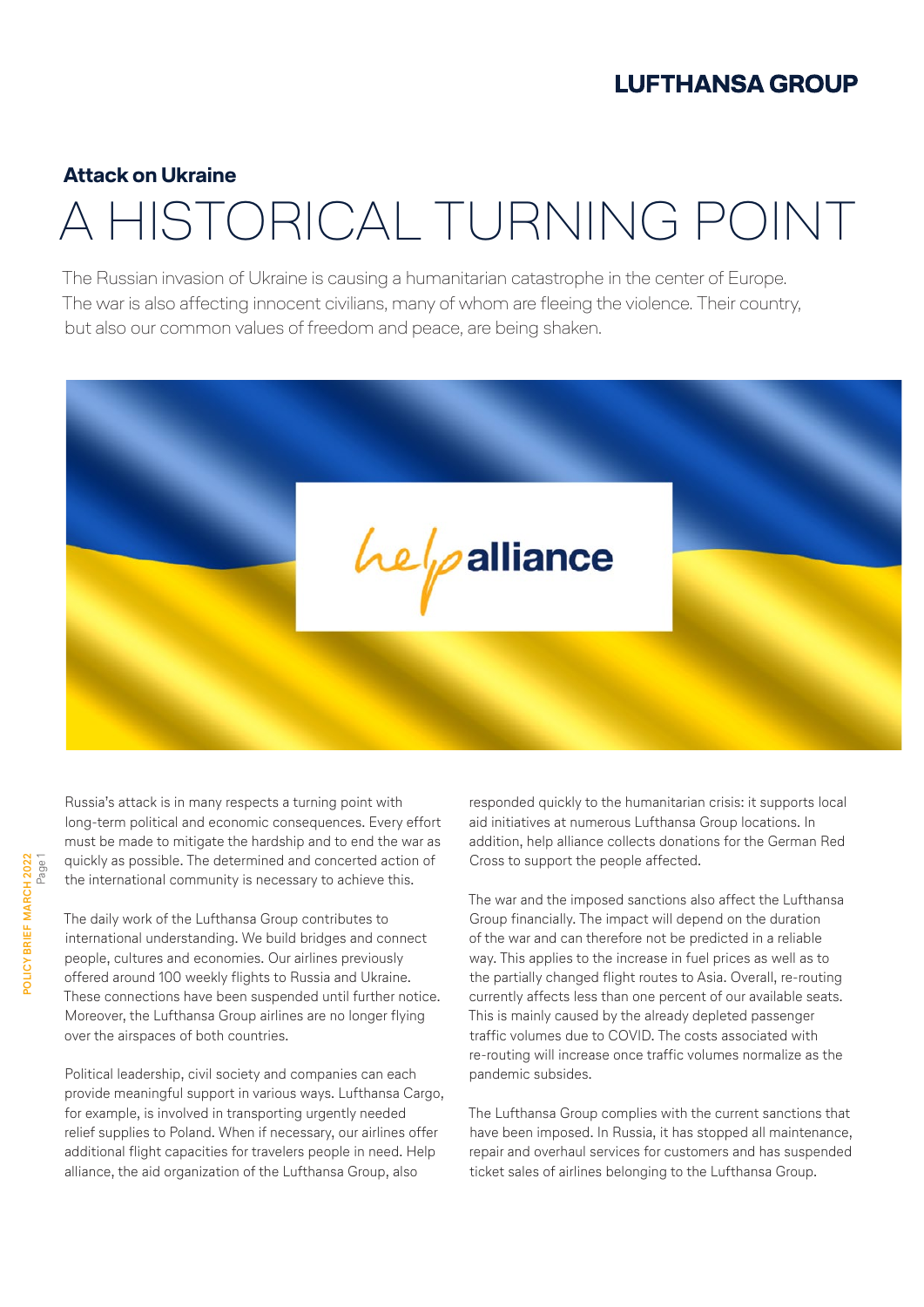#### **Aviation Alliance Fit for 55**

### ENSURE FAIR COMPETITION AND AVOID CARBON LEAKAGE

It's no secret that airlines and airports do not always see eye to eye. But when it comes to "Fit for 55," European network carriers and hub airports are united: the EU climate protection package could significantly weaken their position in global competition. They call for an international level playing field with competitors from the Middle East, China, the USA and Turkey.



European network airlines and hubs connect Europe to the world, secure international economic relations, and supply chains. To be successful as a global player, Europe needs a strong aviation industry. The indispensable value of flying is countered by its impact on the environment. Therefore, it is right that with "Fit for 55" the EU is also pursuing ambitious climate targets for aviation.

#### **Hubs in competition**

Achieving these objectives will require a climate policy that effectively reduces emissions, avoids carbon leakage and ensures fair competition. This is precisely where the Aviation Alliance Fit for 55 sees urgent need for improvement. Around 20 hub airports and network carriers, including the airlines belonging to the Lufthansa Group, have joined forces in the new alliance. They fear significant competitive disadvantages if the current plans are implemented. This is because, unlike low-cost airlines that only fly in Europe, they compete with airlines and hubs from the Bosporus or the Persian Gulf, which do not have to meet the same climate protection requirements. The criticism: Both the tightening of the European Emissions Trading System (ETS), the planned blending mandate for sustainable – but also substantially more expensive – aviation fuel unilaterally increase the costs of long-haul flights with transfers at EU hubs. Hubs close to the EU, such as Istanbul or Dubai, as well as tourist regions outside the EU, stand to benefit. This is because transferring at non-EU hubs would become comparatively cheaper, with the resulting effect that CO<sub>2</sub> emissions merely shift abroad, rather than actually being saved.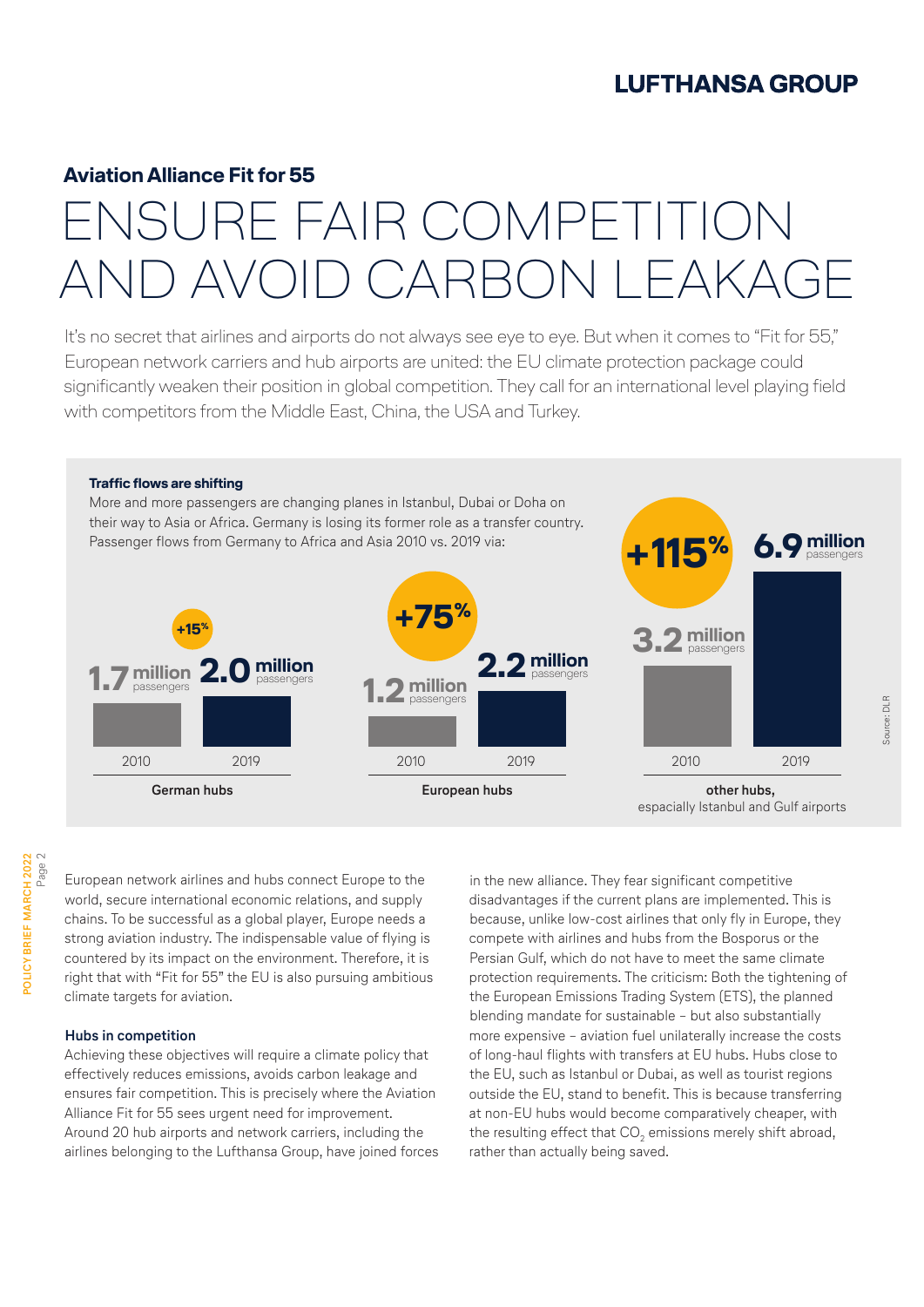

#### **One-sided cost burden**

Even if low-cost airlines and recently even Transport & Environment try to downplay the carbon leakage risk, analyses clearly show how much the Fit for 55 measures will widen the price gap and disadvantage Europe. Two examples: While tickets at Frankfurt Airport would become more than 25 percent more expensive by 2035, the cost increase in Istanbul would be only four percent. As a result, demand in Frankfurt would decline by around 15 percent, while Istanbul could expect growth in passenger numbers. In 2040, the additional costs incurred by Fit for 55 for a trip from Stockholm to Bangkok via Munich would be three times higher than for the same flight with a change in Istanbul. For certain routes, such as Hamburg-Bangkok, transferring via non-European hubs causes more CO2 emissions, compared to flying via an EU hub. **Europe's hubs have been under pressure for a whole** 

#### **Aviation Alliance Fit for 55**

Currently, 19 hub airports and network carriers, including the airlines of the Lufthansa Group, have joined forces in the new alliance. They fear considerable competitive disadvantages if the current plans are implemented.



More at: **[www.aviationalliance.eu](http://www.aviationalliance.eu)**

**Fit for 55 for aviation** [How to avoid carbon leakage](https://politikbrief.lufthansagroup.com/fileadmin/user_upload/2022-feb/art1/LH_FitFor55_DE.mp4)  and ensure fair competition.



### **decade**

Such a loss of value creation and connectivity without a positive effect on the climate cannot be the intent nor a side effect of European policy, especially considering that hubs in Germany and Europe have already been under pressure in the years preceding the pandemic. Research from the German Aerospace Center (DLR) shows that more and more passengers are choosing transfers in Istanbul, Dubai or Doha on their way to Asia or Africa. While traffic from Germany to Asia and Africa increased by 73 percent between 2010 and 2019, Germany hardly plays a role as a transfer country (+15 percent). Growth in this market is seen mainly on routes via Istanbul and hubs outside Europe (+115 percent).

This trend must not be allowed to continue. On the contrary. The success of European regulation will largely depend on whether we succeed not only in ensuring fair competition within Europe, but also in creating a level playing field with non-European airlines and hubs.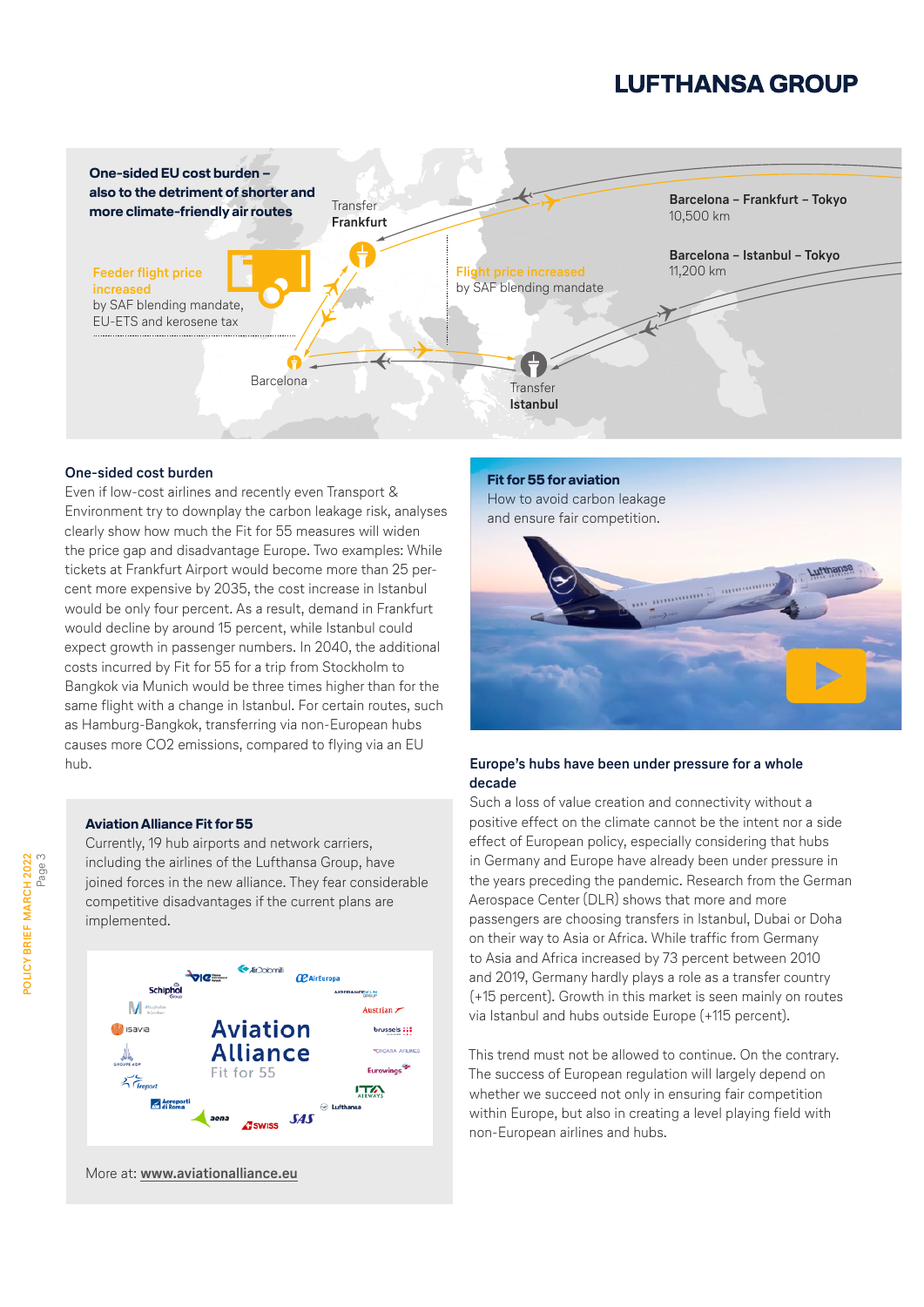#### **Connecting the World**

### STRENGTHENING EFFICIENT HUBS

For shorter routes in Europe, direct flights are often the preferred option. Intercontinental travelers, on the other hand, usually connect through a hub airport. The reason: the hub system offers a wide range of long-haul connections that direct flights alone cannot provide. The mix of transfer passengers and regional passengers ensures that the capacities of long-haul aircraft are used in an optimal way – which is ideal from both an economic and an ecological point of view.

The airlines of the Lufthansa Group offer their customers a broad network of coordinated long-haul flights via the hubs in Frankfurt, Munich, Zurich, Vienna and Brussels. By bundling passengers from many countries at major airports – who then travel together to their destination in one aircraft – we provide good connectivity at competitive prices. Flying through hub systems is very efficient. To connect twelve cities directly, it takes 66 individual routes. A hub system requires only twelve routes. In addition, this is advantageous regarding climate protection: a high seat load factor in the largest possible aircraft significantly reduces the fuel consumption per passenger.

#### **Airline partnerships secure worldwide connectivity**

By cooperating with other international airline partners, the Lufthansa Group can offer additional long-haul connections all over the world and can make good use of capacity. In the Star Alliance, for example, Lufthansa, United Airlines and Air Canada work together in a far-reaching joint venture: On routes between their home countries, the three partners – who always take off from their hubs for transatlantic routes – jointly evaluate capacities and decide who is best suited to operate them.

#### **Strengthening the hub system**

Through hubs and partnerships, airlines connect Europe to the world. However, more and more transfer traffic is shifting

#### **Connecting capitals: Lufthansa partner launches direct flights to U.S. hub**

With transfers, the Lufthansa Group connects Brussels, the capital of Europe, with nearly 300 destinations worldwide. From Berlin, passengers can fly to more than 200 destinations with just one transfer. Starting in March, joint venture partner United Airlines will fly directly from the German capital to New York, and starting in May, to Washington for the first time. Both cities are among United's six U.S. hubs. All flights can also be booked via Lufthansa and feature a Lufthansa flight number.



to hubs outside Europe. More travelers are transferring in Dubai, Doha or Istanbul. The "success" of these hubs is made possible by industrial and corporate policies that come at the expense of social and environmental standards. The resulting loss of value creation for EU airlines must not be worsened by EU regulation. This means that climate regulations, such as those currently planned by the Fit for 55 initiative (see previous article), must not unilaterally make flights in and out of the EU more expensive. Otherwise, they will create incentives to fly via non-European hubs (carbon leakage). In Germany, the three parties making up the government have pledged to continue to develop an efficient aviation industry and to advocate for a fair regulatory framework in the context of international competition. Finding balanced solutions will require the engagement not only of the German government but of the entire European Council.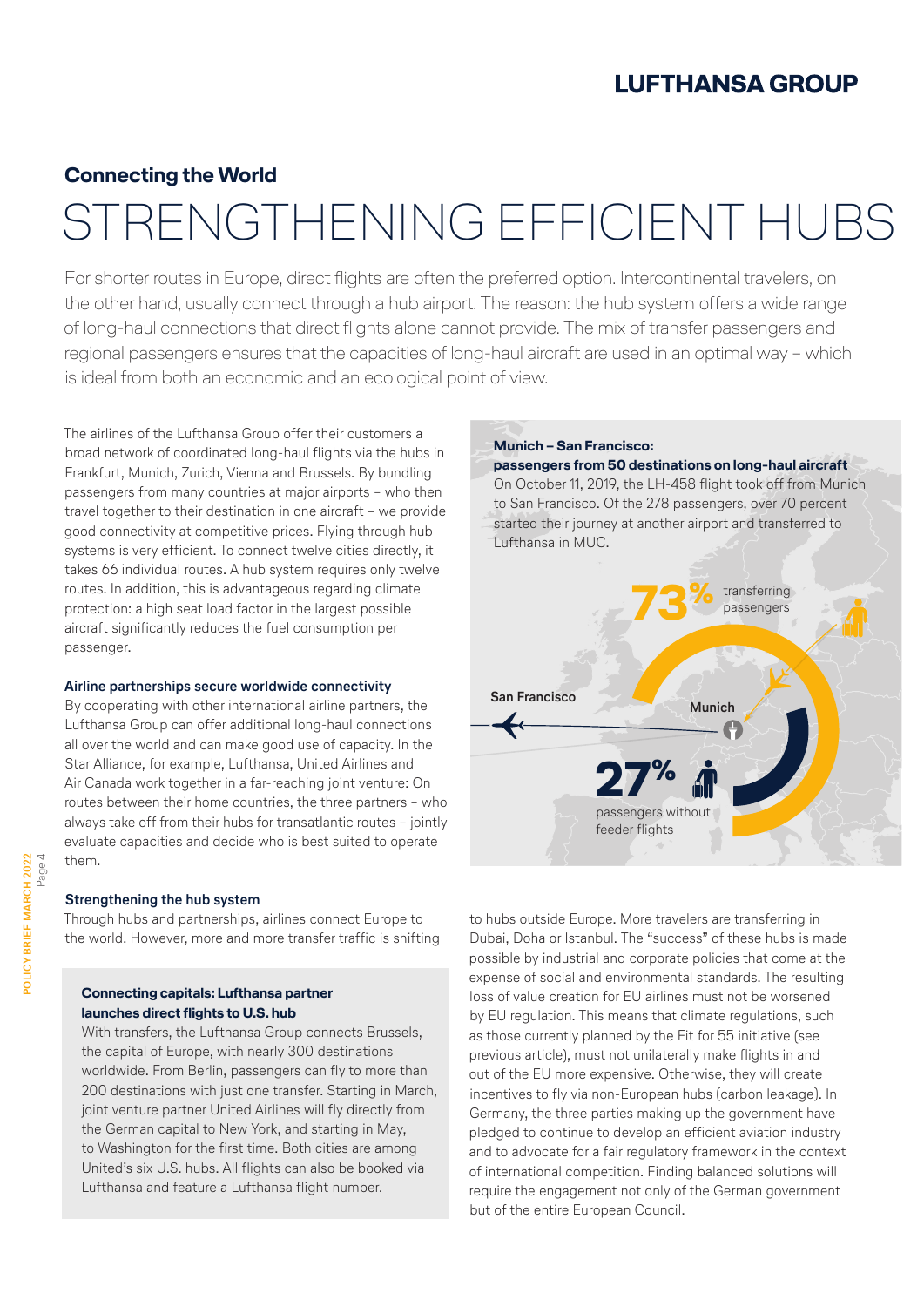#### **Single European Sky**

### EU CLIMATE POLICY INCREASES PRESSURE TO ACT

Direct flight routes, more punctuality, fewer emissions – the long-overdue reform of European airspace offers plenty of opportunities. For many years, the European Commission has wanted to implement the so-called Single European Sky (SES). But the project is once again threatened by a stalemate.



**POLICY BRIEF MARCH 2022** POLICY BRIEF MARCH 2022<br>Page 5 After initial reform efforts failed in 2013, the European Commission presented a revised proposal for a regulation to implement the Single European Sky (SES2+) in September 2020. The need for this had become increasingly evident, following the 2018/2019 capacity crises and the formulation of ambitious climate targets at the EU level. Since last summer, discussions, also known as "trilogues", have been ongoing between the Commission, the EU Parliament, and the Member States, so far without success. While the Parliament supports large parts of the Commission's proposal, several Member States are blocking it. The problem then, as now, are concerns about national sovereignty. Until now, air traffic control has been a largely sovereign matter in each country. Currently, more than 60 control centers with different IT systems are responsible for air traffic control throughout Europe. In the future, these are to be harmonized at the European level in the SES.

The Member States' inability to agree on the SES so far does not bode well for the EU's ambitious climate policy goals. Airlines and passengers are not the only ones who would benefit from shorter flight times and fewer delays.

The environment also stands to gain: A more efficient and uniformly structured airspace with optimized flight routes could reduce  $CO<sub>2</sub>$  emissions in EU airspace by up to 10%. The long-overdue implementation of the SES would be a real climate protection measure.

The negotiations, so far stagnant, need to get moving. Two decisive, but to date hesitant countries have now placed the reform project back on the political agenda. Both Germany and France, the latter having taken over the EU Council presidency at the beginning of the year, have included the implementation of SES2+ in their programs. The objective now is to put the Commission's proposals into practice, sooner rather than later.

#### **Three core tasks lie ahead:**

- **● Harmonizing airspace and enabling climate-optimized flight routes:** Lufthansa and Germany's air traffic control are working consistently to guide aircraft to their destination without detours. Reduced flight volumes during the crisis contributed to saved  $CO<sub>2</sub>$  emissions, through shortened flight paths and an optimized approach procedure: On the Hamburg-Frankfurt route, this resulted in fuel savings of 7%, and as much as 16% were saved on the Paris-Frankfurt route. To achieve comparable results on European transnational routes, airspace structures must be harmonized.
- **● Introducing interoperable, modern, and uniform air traffic control systems:** Some of the technologies that air traffic controllers use in Europe date back to the 1970s and are therefore outdated. An automated division of labor at the European level often fails due to incompatible systems. Improvements are urgently needed – with the necessary processes and technologies being already available today.
- **● European regulation of air navigation service providers:**  To increase the efficiency and performance of national air navigation service providers, a binding European regulatory framework is needed. This means clear specifications for cooperation at EU level to achieve ambitious environmental, capacity, and cost targets.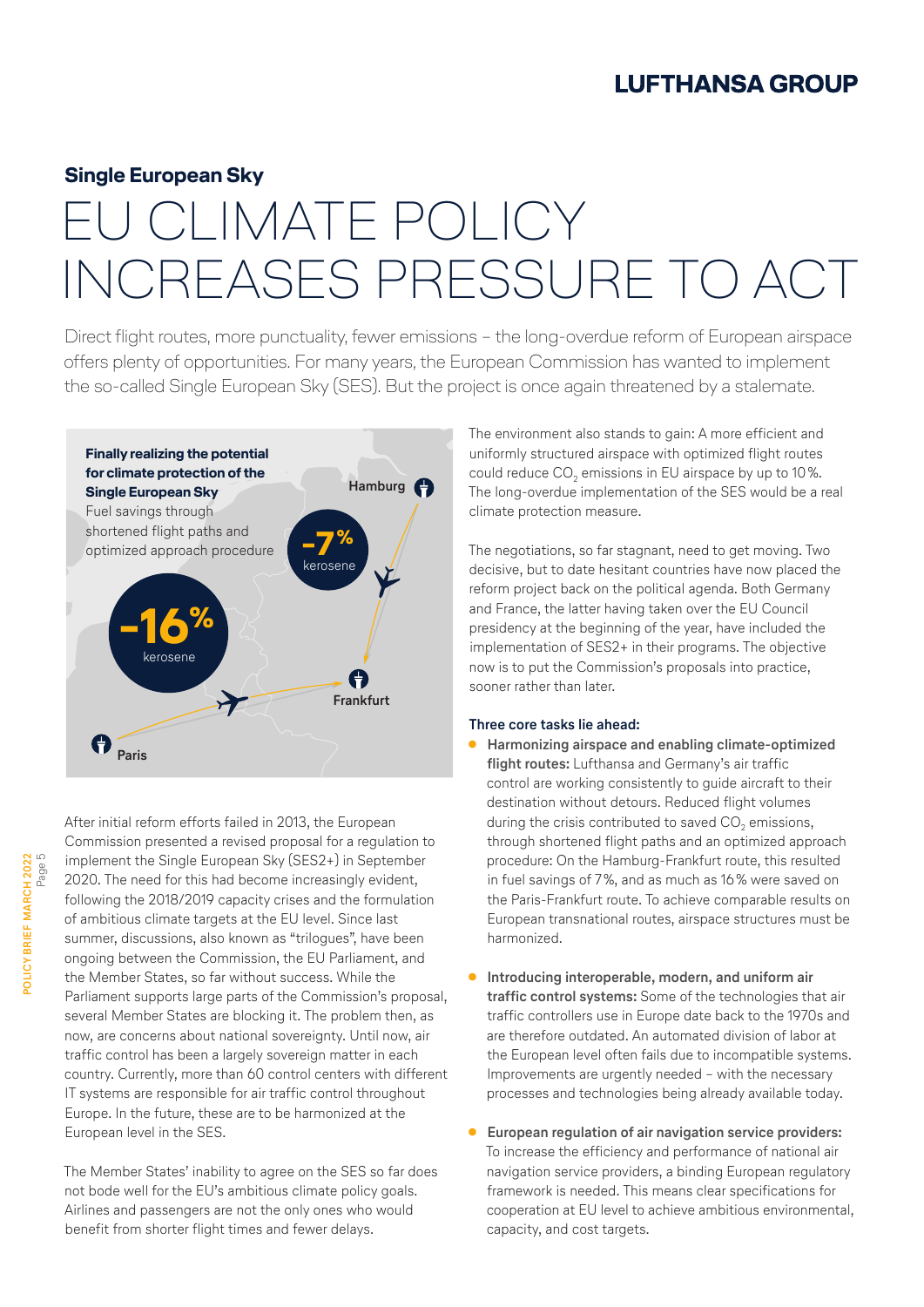#### **Compensating in Flight**

### ETTING CO<sub>2</sub> EMISSIONS ON BOARD

Lufthansa offers its passengers a new option for  $CO<sub>2</sub>$ -neutral flying. Travelers can offset the CO<sub>2</sub> emissions of their flight directly on board. They can choose whether to offset their emissions using Sustainable Aviation Fuels made from biogenic residues or through high-quality carbon offset projects run by the non-profit organization myclimate.

A combination of both options is also possible. Passengers can use the service free of charge via the in-flight Internet on their mobile devices. Lufthansa currently offers the service on short- and medium-haul flights with internet connectivity to and from Munich. The Lufthansa Group airline SWISS is also using the test offer on selected long-haul flights.

#### **Compensating in Your Own Backyard**

### ROWINGS OFFERS CO₂-OFFSETTING WITH ROJECTS IN GERMANY

Since January, Eurowings has made it possible to offset CO<sub>2</sub> via high-quality climate protection projects in Germany. If passengers decide to offset the CO<sub>2</sub> emitted by their flight, most of the money goes towards the renaturation of the Königsmoor marsh near Hamburg and the Gelliner Bruch marsh in the Northeast of the country. Eurowings is cooperating with

the non-profit climate organization myclimate and with local sustainability organizations. The new carbon offset projects in Germany are certified in accordance with the recognized "Moor Futures" project standard, while all other Eurowings offsetting offers carry the high-quality "Gold Standard" seal of approval.

#### **Circular Economy**

### FTHANSA AND FRAPORT RECYCLE MILLIONS OF PET BOTTLES

At Frankfurt Airport, up to four million PET bottles collected on board Lufthansa aircraft will be completely recycled in the future. Frankfurt is thus the first airport in Europe and Lufthansa the first airline to transfer recyclable PET bottles directly from the aircraft into a sustainable and closed recycling loop – the recycling rate is 100 percent.

Based on Lufthansa's current air traffic volume, it is expected that around four million PET bottles weighing 72 tons can be collected this year alone. Based on the flight movements and seat load factor for 2019, the project partners could collect up to 10 million PET bottles per year in the future.